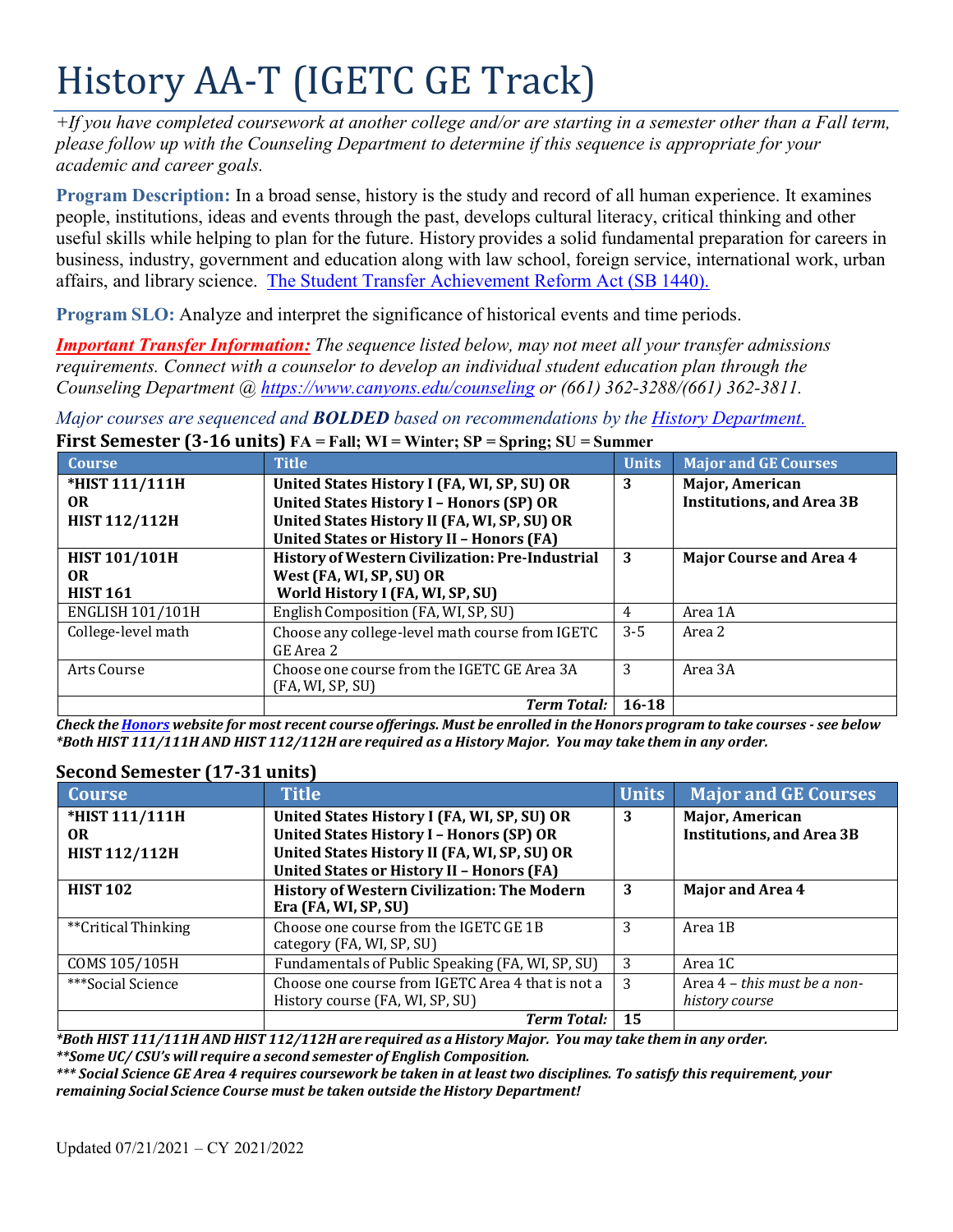## **Third Semester (32-46 units)**

| <b>Course</b>                | <b>Title</b>                                         | <b>Units</b> | <b>Major and GE Courses</b>   |
|------------------------------|------------------------------------------------------|--------------|-------------------------------|
| <b>Group 1 Course</b>        | Choose any course from Group 1 (FA, WI, SP,          | 3            | Major                         |
| <b>Department Recommends</b> | SU)- see table below. Department Recommends          |              |                               |
| <b>HIST 191 OR</b>           | <b>History of Eastern Civilization I (FA) OR</b>     |              |                               |
| <b>HIST 240</b>              | <b>Latin American Civilization (FA)</b>              |              |                               |
| <b>Physical Science</b>      | Choose one course from IGETC GE Area 5A (if not      | $3-4$        | Area 5A (and 5C)              |
|                              | taking the corresponding lab, will need to add a lab |              |                               |
|                              | to the Life Science course) (FA, WI, SP, SU)         |              |                               |
| ++UC Elective (Consider a    | Choose Any course that is UC transferable (FA, WI,   | $3 - 5$      | Elective (have you met the UC |
| Foreign Language)            | SP, SU)                                              |              | Foreign Language              |
|                              |                                                      |              | Requirement?)                 |
| <b>UC</b> Elective           | Choose any course that is UC transferable            | 3            | Elective                      |
| <b>Department Recommends</b> | (FA, WI, SP, SU) - Department Recommends             |              |                               |
| <b>HIST 210</b>              | History of California (FA, WI, SP, SU)               |              |                               |
| <b>CSU Elective</b>          | Choose any course that is CSU transferable (FA,      | 3            | Elective                      |
| <b>Department Recommends</b> | WI, SP, SU) - Department Recommends The Role of      |              |                               |
| HIST 120/120H                | Women in the United States (FA, WI, SP, SU)          |              |                               |
|                              | <b>Term Total:</b>                                   | $15 - 18$    |                               |

*++Foreign Language is required as part of the IGETC transfer general education breadth. This is a UC requirement. Proficiency equivalent to two years of high school foreign language with a "C" or better will meet the IGETC Language other than English* requirement. High School Transcripts must be on file in Admissions. Please see the counseling office for additional information.

### **Fourth Semester (47-60 units)**

| <b>Course</b>                                                            | <b>Title</b>                                                                                                                                                              | <b>Units</b> | <b>Major and GE Courses</b> |
|--------------------------------------------------------------------------|---------------------------------------------------------------------------------------------------------------------------------------------------------------------------|--------------|-----------------------------|
| <b>Group 2 Course</b><br><b>Department Recommends</b><br><b>HIST 130</b> | Choose any course from Group 2 (FA, WI, SP,<br>SU)- see table below. Department Recommends<br><b>Social and Cultural History of the Unites States</b><br>(FA, WI, SP, SU) | 3            | Major                       |
| Life Science                                                             | Choose one course from IGETC Area 5B (if not<br>taking the corresponding lab, will need to add a lab<br>to the Physical Science course) (FA, WI, SP, SU)                  | $4 - 3$      | Area 5B (and 5C)            |
| <b>UC</b> Elective<br><b>Department Recommends</b><br><b>HIST243</b>     | Choose any course that is UC transferable (FA, WI,<br>SP, SU) - Department Recommends History of<br>Mexico and Mexican & Chicano Peoples (SP)                             | 3            | Elective                    |
| <b>UC</b> Elective<br><b>Department Recommends</b><br><b>HIST 192</b>    | Choose any course that is UC transferable (FA, WI,<br>SP, SU) - Department Recommends Department<br>Recommends History of Eastern Civilization II (SP)                    | 3            | Elective                    |
| <b>UC Elective</b><br><b>Department Recommends</b><br><b>HIST 212</b>    | Choose any course that is UC transferable<br>(FA, WI, SP, SU) - Department Recommends<br>History of the Middle East (SP)                                                  | $1 - 3$      | Elective                    |
|                                                                          | <b>Term Total:</b>                                                                                                                                                        | $14 - 17$    |                             |

*Students are encouraged to take additional History courses to fulfill elective units.*

### **Total Units: 60+**

#### **Group 1 – Need one course from this area (3 units)**

| <b>HIST 120/120H</b> | The Role of Women in the History of the United States (FA, WI, SP, SU)<br>The Role of Women in the History of the United States -Honors (FA) | $\mathbf{3}$ |
|----------------------|----------------------------------------------------------------------------------------------------------------------------------------------|--------------|
| <b>HIST 116</b>      | African American History to 1877 (FA, SP)                                                                                                    |              |
| <b>HIST 117</b>      | African American History since 1877 (FA, SP)                                                                                                 |              |
| <b>HIST 191</b>      | <b>History of Eastern Civilization I (FA)</b>                                                                                                |              |
| <b>HIST 192</b>      | <b>History of Eastern Civilization II (SP)</b>                                                                                               | 3            |
| <b>HIST 193</b>      | <b>History of India (SP)</b>                                                                                                                 | 3            |
| <b>HIST 212</b>      | <b>History of the Middle East (SP)</b>                                                                                                       | 3            |
| <b>HIST 240</b>      | <b>Latin American Civilization (FA)</b>                                                                                                      | 3            |
| <b>HIST 243</b>      | History of Mexico and the Mexican and Chicano Peoples (SP)                                                                                   | 3            |